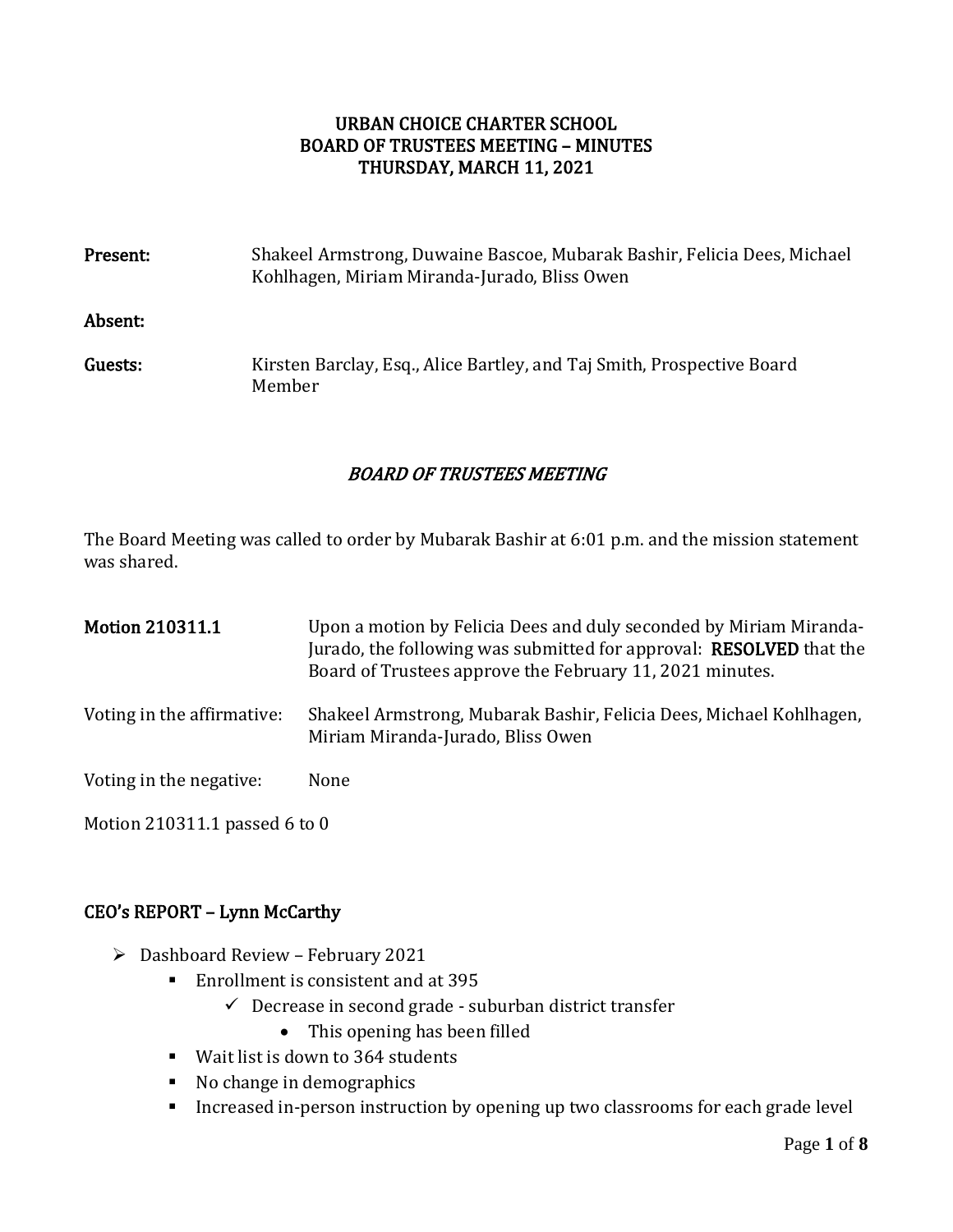- $\checkmark$  Reviewing routines and classroom expectations
- $\checkmark$  Student Success Team is working with teachers
- $\checkmark$  Transportation placement has a two-week wait time so some students are being dropped off and picked up to start
- $\checkmark$  Report card conferences highlighted the need for in-person instruction at least two days per week
- Attendance is up for the month of February with some significant increases
- Students with Disabilities increased along with ELL students
- Five home visits
- 97 teacher conferences
	- $\checkmark$  Teachers continue to schedule conferences with families
	- $\checkmark$  Prioritizing high-need students with the progression of not passing
- Held a school-wide event
	- $\checkmark$  Virtual talent show
		- Link was sent and is also on our new website
- Discipline issues have decreased
	- $\checkmark$  Two students in Alternative to Suspension and no Out of School Suspensions
	- $\checkmark$  Maintaining our discipline plan and following protocols
- Staff demographics consistent
- Certified teachers:
	- $\checkmark$  Teachers will be re-certified since testing is opening up and they are fulfilling pieces they need to retain their certifications
- School-wide goals consistent
	- $\checkmark$  Small changes in the ELA data
	- $\checkmark$  SFA transition and training to Fountas and Pinnell
	- $\checkmark$  Capturing all of the students with the math assessment

#### Benchmark 1 – Student Performance

#### Michael Samuel:

- $\triangleright$  Deep dive into math working with staff on detail
- $\triangleright$  Extended appreciation to Machael Spencer-Charles, CEI, for the data captured
	- Baseline compared to the diagnostic taken early February
	- On grade level tier one compared to baseline and iReady increased by 8%
	- Tier two one grade level below remained consistent
	- **•** Tier three increased by 7%
- ➢ Numbers and Operations, Algebra, Measurement and Data and Geometry
	- Overall first grade results trend that we want to see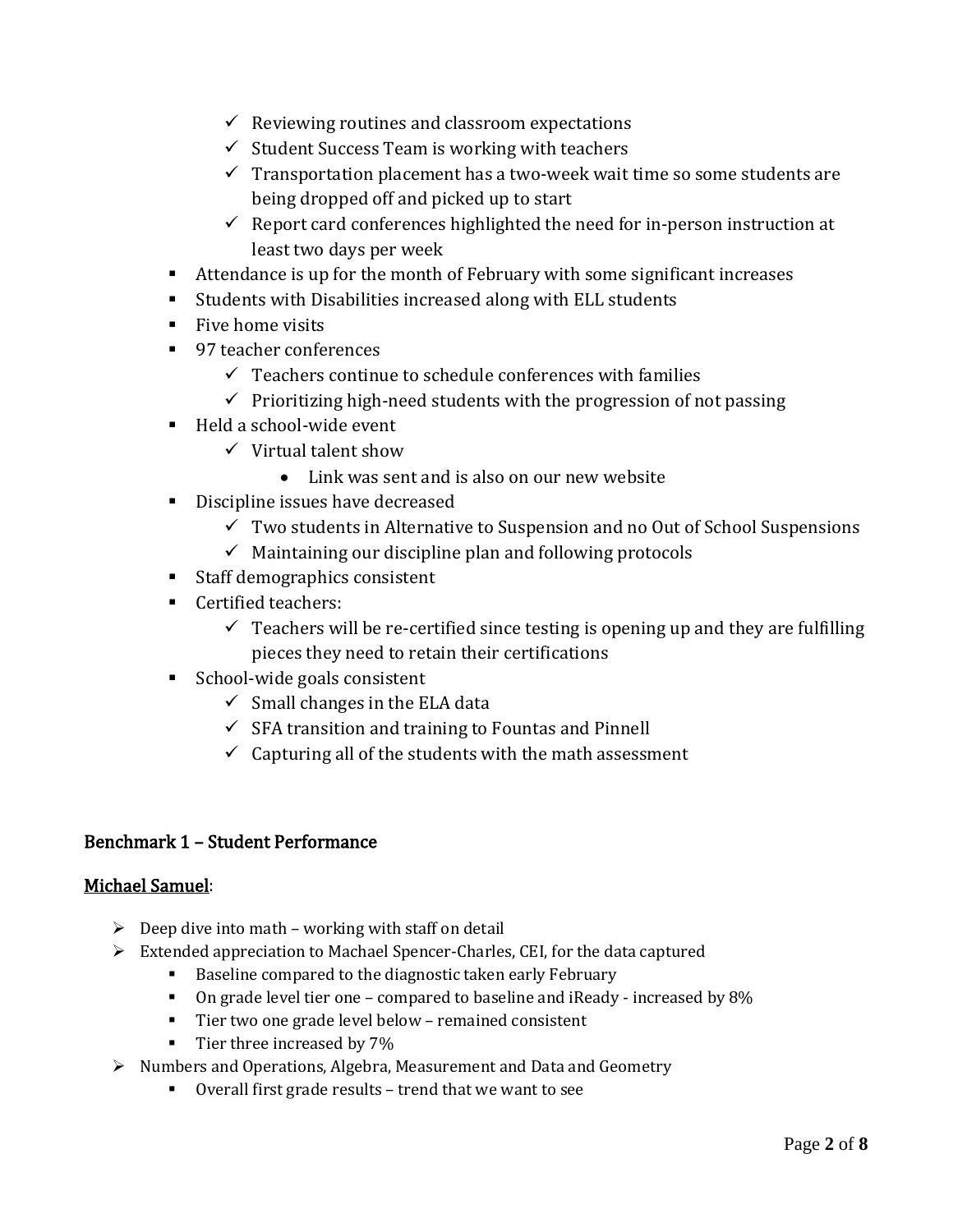- Tier one, tier two, tier three students in sixth grade are struggling
- Overall 8<sup>th</sup> grade results slight increases
- Efforts to improve
- Classroom visits by principal and math coach
- One-to-one coaching by math coach for teachers
- Teachers meet with principal to discuss growth
- Students grouped based on ability
- Lessons are specifically planned for the needs of the students
- Differentiation is a part of all math lessons and reflected in progress

### Benchmark 10 – Legal Compliance

- ➢ Reviewed School Action Plan
	- **■** If we met the benchmark, how were we going to retain
	- Strategy to accomplish
	- Shout out to CEI's Amy Shore and Sara Asmussen great partnership
- ➢ Michael Kohlhagen shared his appreciation for the Leadership Team working with Dr. Alice Bartley, CEI
	- Yearly comprehensive assessment
	- Calendar September June no excuses moving forward
	- Data click on one student and see all of the data past and present to review and understand a complete picture
	- **•** If student stays with us, continue to see progress not just one piece of data
- $\triangleright$  Exploring extended learning opportunities
	- Summer School
	- Saturday School
	- After School
		- $\checkmark$  Looking at best options
		- $\checkmark$  Extended learning at the end of the school day might be best

# Benchmark 2 – Teaching and Learning

- $\triangleright$  Engaging students
	- Including strategies to increase engagement
	- Lesson plans must align
	- Utilize Chalk for lesson planning will do a better job
		- $\checkmark$  Supervisors reviewing and giving feedback to teachers
		- $\checkmark$  Should align exactly
	- ELA, Math and RtI handbooks
		- $\checkmark$  Expectations clearly shared
	- All teachers are responsible for RtI
	- Classroom focus on Tier 2 students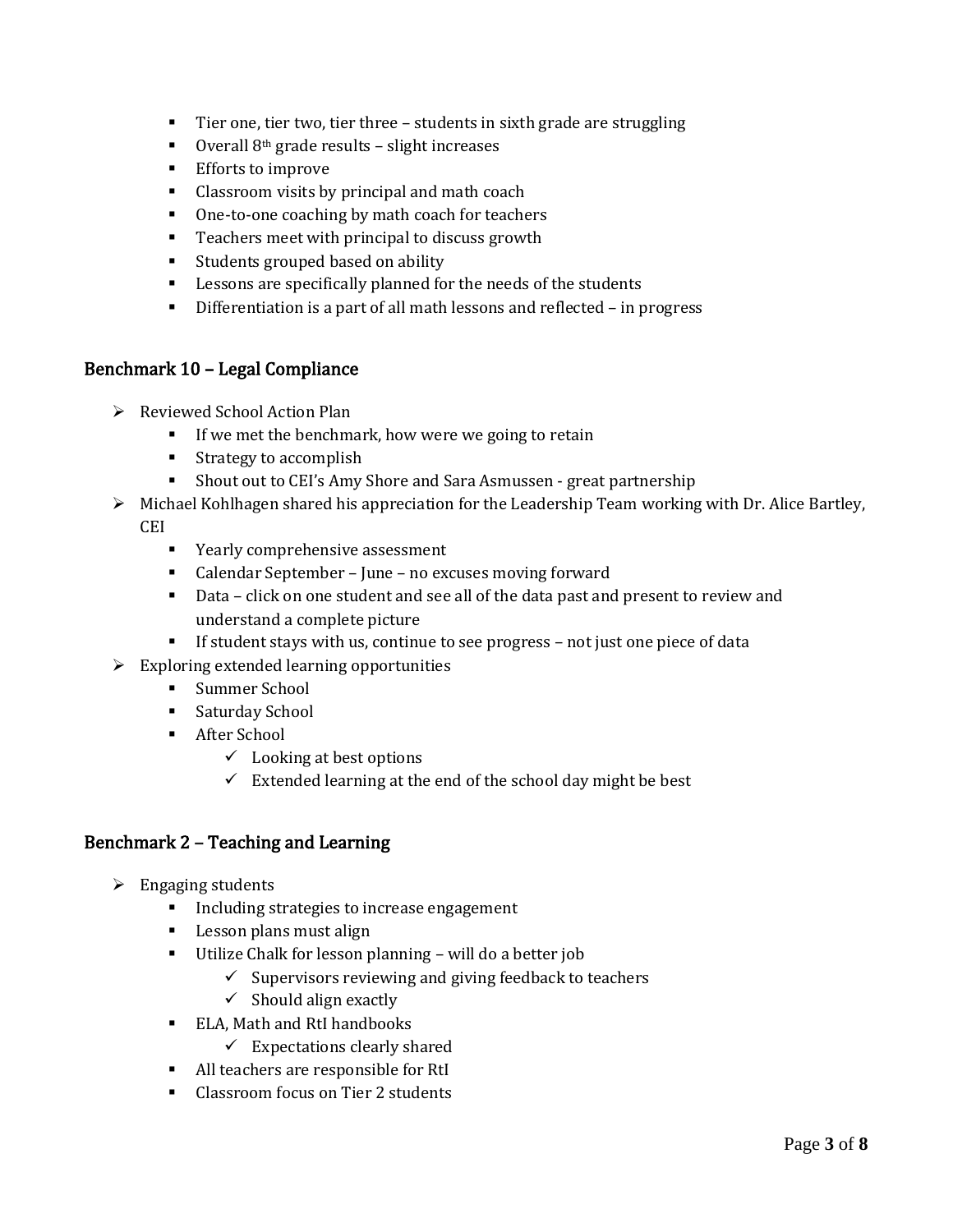# Benchmark 3 – Culture, Climate, and Student and Family Engagement

- ➢ Culture Climate
	- How to continue to meet
	- Dean did an excellent job
	- Two committees will be in place in August and will engage parents and community
	- Incentives
		- $\checkmark$  Virtual cash kickboard program
	- Families addressing public concerns
		- $\checkmark$  Will write a policy that will address receiving and addressing concerns
	- Website has been under construction and has been updated
		- $\checkmark$  Finance Committee monthly meetings
			- Minutes will be posted to the website

### Benchmark 5 – Financial Management

- ➢ Will use outside firm Insero
	- Bookkeeping
	- Payroll
	- Maintaining internal controls
- $\triangleright$  IT policies
	- Will have a policy written for BoT

#### Benchmark 6 – Board Oversight and Governance

- $\triangleright$  Far below
	- Sara and Lynn are working diligently on new board member search and expanding the BoT
		- $\checkmark$  Continuing to seek new members
		- $\checkmark$  Completed all board reconfigurations requested
	- Public documentation of monthly dashboard
		- $\checkmark$  Separate category on the website
	- **EXECUTE:** Strategic Plan up for review this year every two years
		- ✓ Provide necessary tools for oversite
		- $\checkmark$  Identify benchmarks
	- Provide data and any issues seen moving forward
		- $\checkmark$  Asking board to ask questions
	- Board training in progress
		- $\checkmark$  Strengthening the board with new members

#### Benchmark 7 – Organizational Capacity

➢ Approaching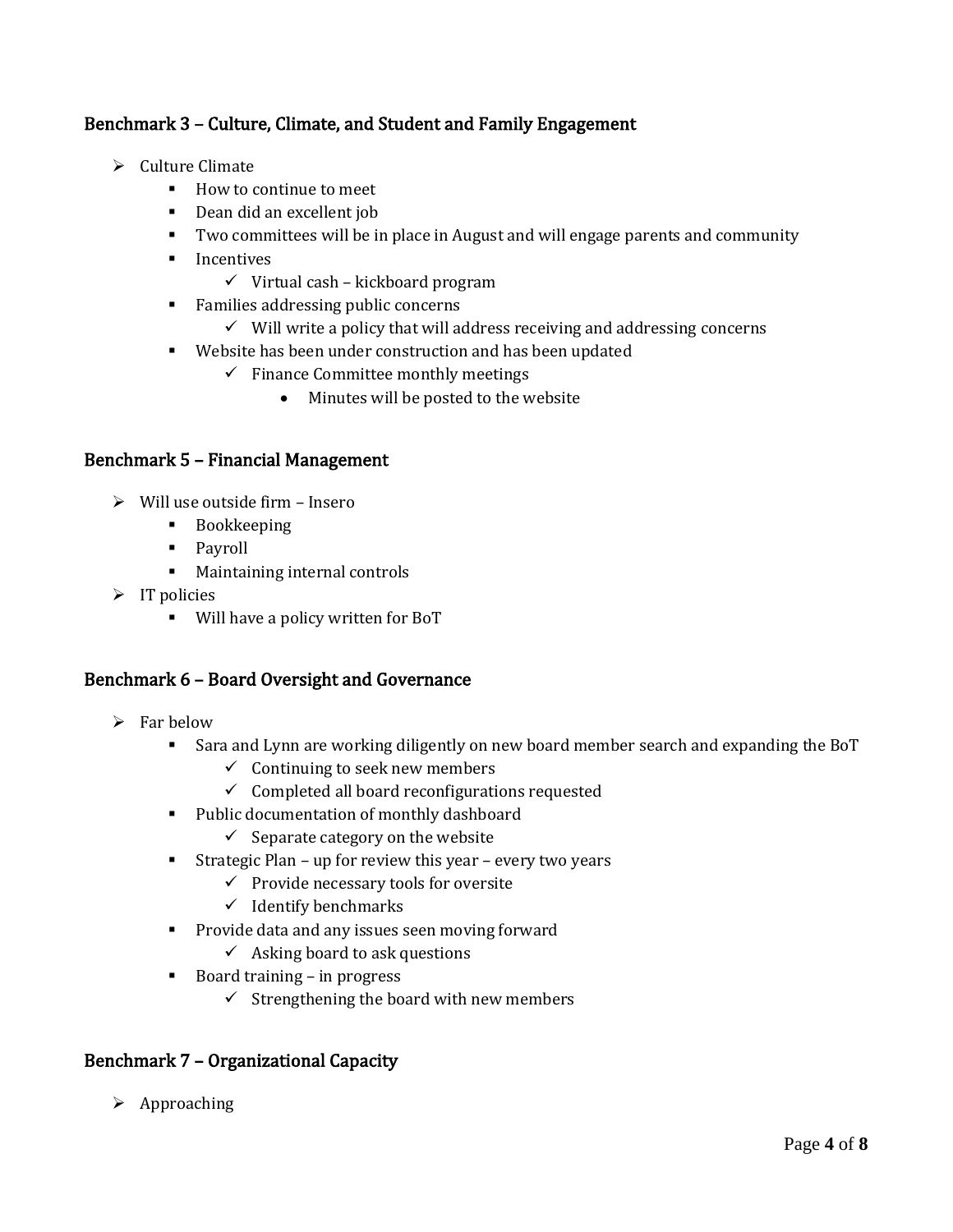- Grade level meetings
- Staff and new curriculum
	- $\checkmark$  Teachers training and evaluation Danielson Rubric
	- $\checkmark$  Staff satisfaction survey to be completed in May and presented in June
- CEI external evaluation

#### Benchmark 8 – Mission and Key Design Elements

- ➢ Meet
	- Extended day After School Program
		- $\checkmark$  Center for Youth will work on putting this back in place
	- Virtual Talent Show
	- Surveys for students

#### Benchmark 9 – Enrollment, Recruitment, and Retention

- ➢ Approaches
	- Weighted lottery
	- Recruitment strategy for ELL students and SWD

### Benchmark 10 – Legal Compliance

- ➢ Approaches
	- Website
	- Fingerprint clearances need to be pulled prior to employment offers
	- Discussed college and career readiness programs for students
		- $\checkmark$  Selfie building an Avatar and assessment for 7<sup>th</sup> and 8<sup>th</sup> graders profile and professional goals
	- Strong academic instruction pieces after school
	- Get younger students on grade level

#### Accomplishments

- ➢ Talent Show
	- Appreciation extended to Anna Luddy, Sam Luddy and Taylor Doty

#### Dr. Alice Bartley, CEI

- ➢ Extended appreciation to the UCCS Leadership Team
- $\triangleright$  Working extensively with Benchmarks 1, 2 & 3 to move the students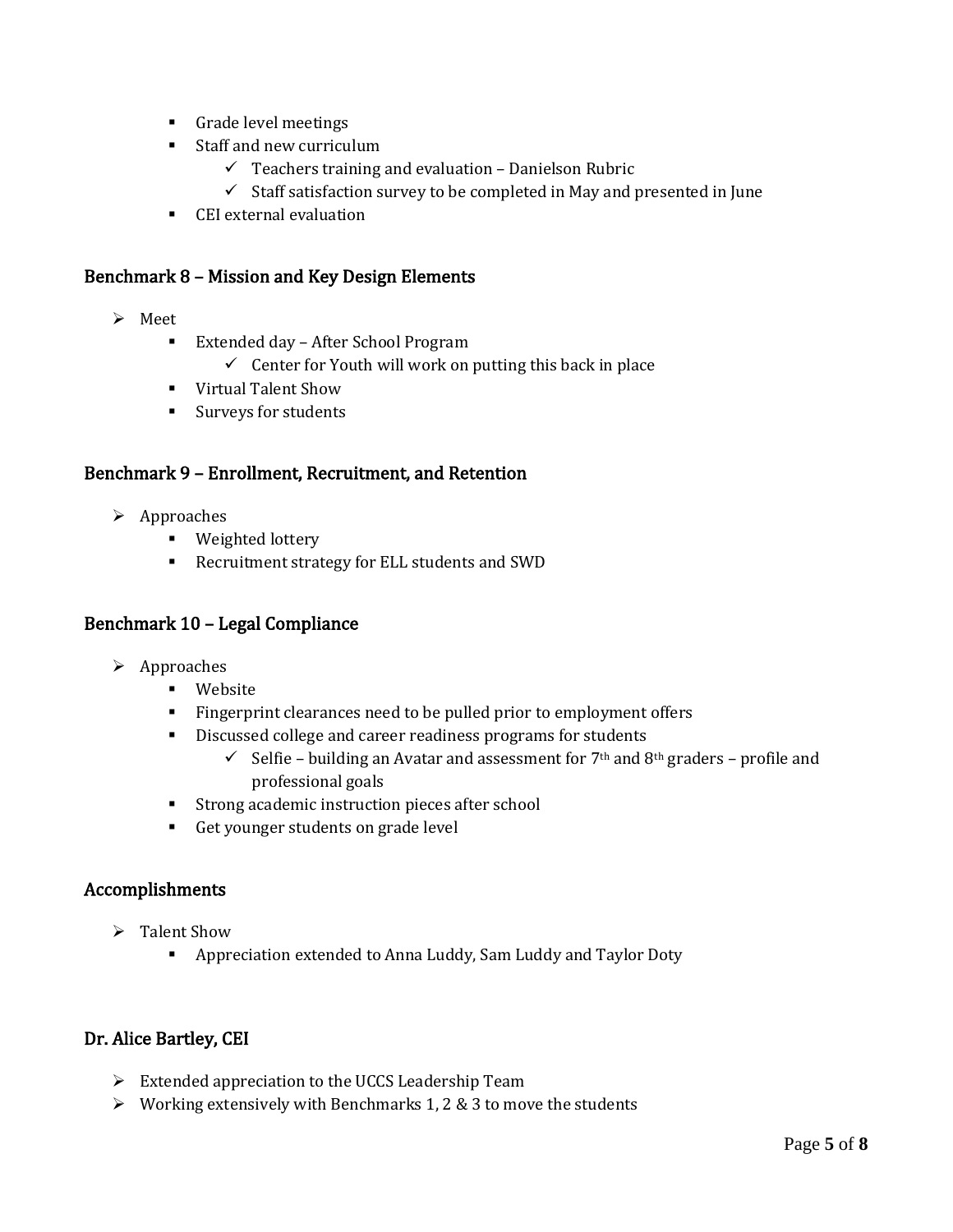- Coaching/consulting ELA and Mathematics
- Support for SPED, RtI, Culture and Climate
- Team working on Benchmark 1 Student Performance
	- $\checkmark$  Ensuring that the focus is on student growth
	- $\checkmark$  Teachers to be experts in a content area
		- Ensuring that all on the same page
	- $\checkmark$  8<sup>th</sup> graders prepared for high school and on to college and career readiness
	- $\checkmark$  Looking at teams of teachers and individual teachers
	- $\checkmark$  Instruction differentiated for teachers
	- $\checkmark$  Michael Samuel and Machael Spencer-Edwards are taking a deeper dive around data analysis – planning based on what the data is indicating
	- $\checkmark$  Tools to support us from iReady, Wit and Wisdom and Eureka Math
	- $\checkmark$  Data analysis using skill set focus on one direction
	- $\checkmark$  Conversations with parents and students
		- Students must invest in themselves data points where they are now and where they want to go
	- $\checkmark$  Coaching cycles that support leadership and the teachers
	- $\checkmark$  Attention of the person content knowledge
		- Accountability
		- Inspect what you expect
	- $\checkmark$  Leadership team is investing in themselves scheduling weekly and bi-weekly meetings
- $\triangleright$  Carl Parris expressed gratitude to CEI
- $\triangleright$  Marquez Elem shared his appreciation for CEI's contributions through Carol Jones, Michael Kohlhagen, Marcia Sobers-Charles and Machael Spencer-Edwards
- $\triangleright$  Miriam added that she appreciated a comment related to changing the outcome of ability vs. accomplishment – a need to develop and mentor as poverty is not a life sentence
- ➢ Michael Kohlhagen added that he is very proud of the leadership team and the CEI team for all of the work that has been accomplished
	- Digesting the two-year renewal after a year like no other
	- Report includes detail of all of the services provided and all of the benchmarks being met
	- Level of expertise
	- Day-to-day partnership
	- Anticipating the next two years will be spectacular
- ➢ Mubarak shared that while most were hoping for more than a two-year charter, much more can be accomplished over the next two years

# Code of Conduct

 $\triangleright$  Reviewed every year, but has never received such a deep dive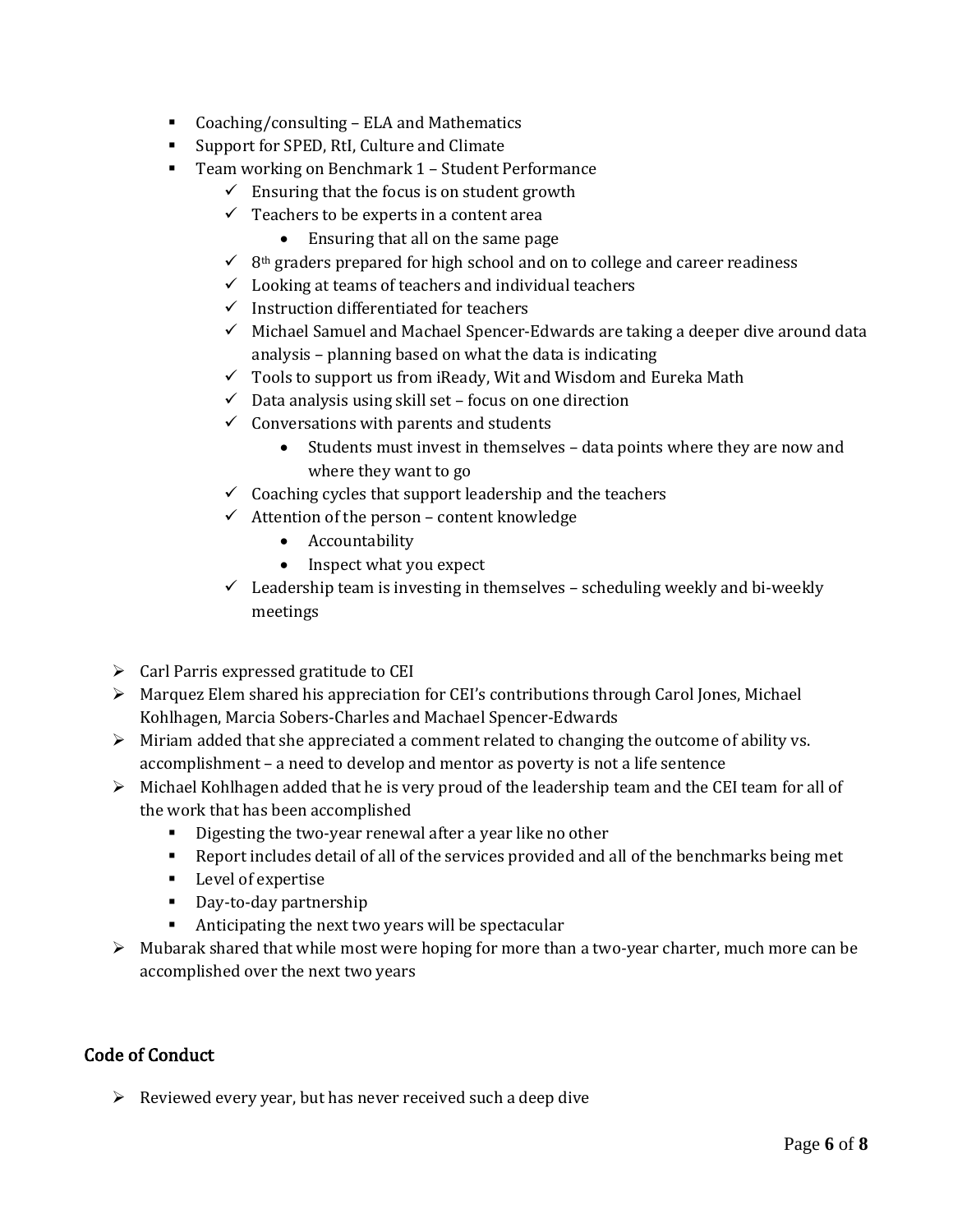- Red-lined version was distributed to all for review in advance of the meeting
	- $\checkmark$  Legal aspects needed were added
	- $\checkmark$  Legal language was cleaned up
	- ✓ Structural changes and reorganized
	- $\checkmark$  Reflects UCCS's movement of adopting more restorative practices

| <b>Motion 210311.2</b>     | Upon a motion by Bliss Owen and duly seconded by Miriam Miranda-<br>Jurado, the following was submitted for approval: RESOLVED that the<br>Board of Trustees approve the amended Code of Conduct as<br>presented. |
|----------------------------|-------------------------------------------------------------------------------------------------------------------------------------------------------------------------------------------------------------------|
| Voting in the affirmative: | Shakeel Armstrong, Mubarak Bashir, Felicia Dees, Michael Kohlhagen,<br>Miriam Miranda-Jurado, Bliss Owen                                                                                                          |
| Voting in the negative:    | None                                                                                                                                                                                                              |

Motion 210311.2 passed 6 to 0

### TREASURER'S REPORT – Bliss Owen

- ➢ Original budget compared to the amended budget
- ➢ Finance Committee met with Insero and approved the reports

# GOVERNANCE COMMITTEE REPORT – Miriam Miranda-Jurado

- $\triangleright$  Discussing the evaluation of CEI
- $\triangleright$  A meeting will be held in the future

# CHAIR REPORT – No Report

### PUBLIC COMMENTS - None

Motion 210311.3 Upon a motion by Miriam Miranda-Jurado and duly seconded by Bliss Owen, the following was submitted for approval: RESOLVED that the